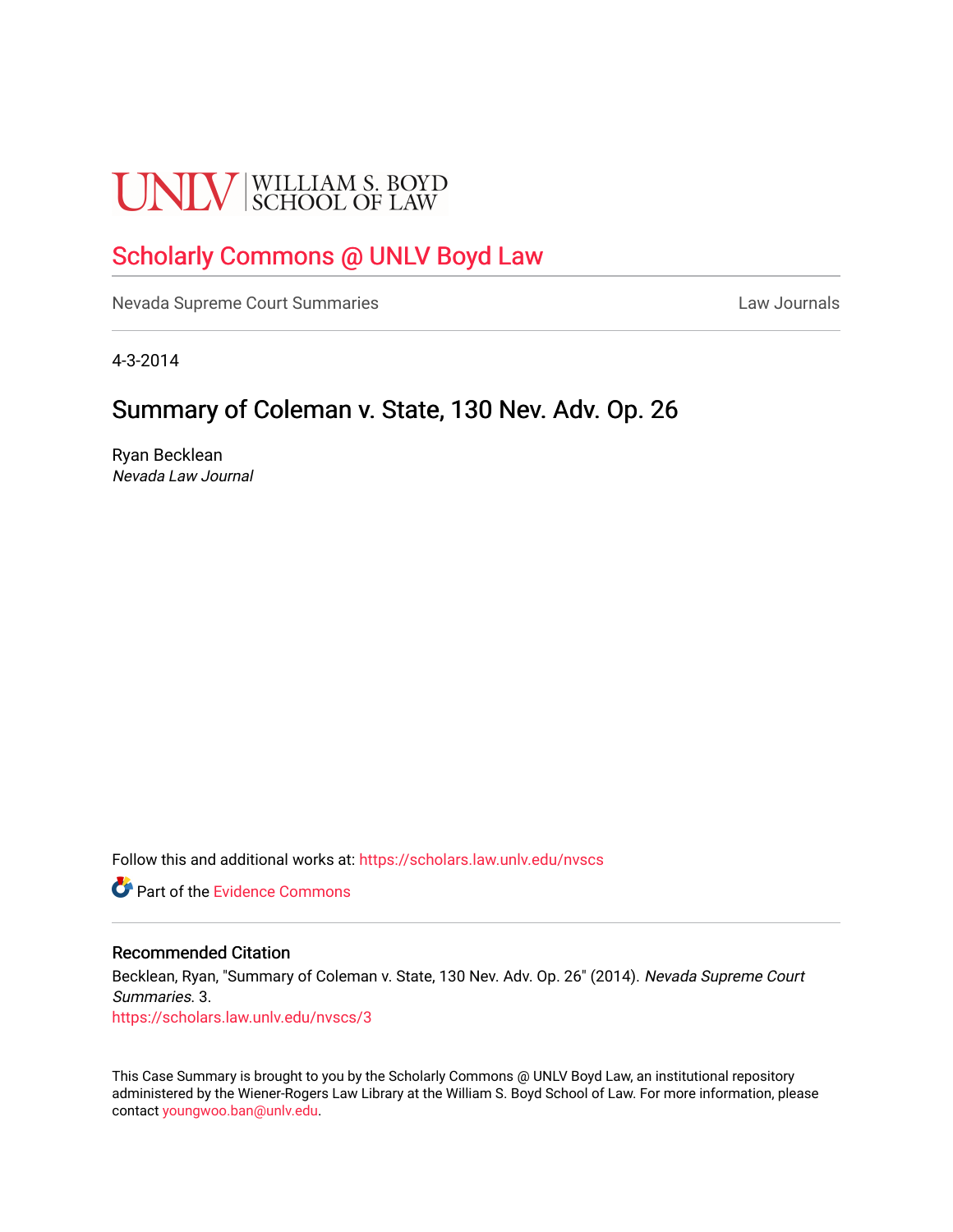### *Coleman v. State*, 130 Nev. Op. 26 (April 3, 2014)<sup>1</sup>

#### EVIDENCE LAW: STATEMENTS AGAINST INTEREST

#### **Summary**

The Court determined three issues: (1) whether there was sufficient evidence to support a conviction of first-degree murder by child abuse; (2) whether NRS 51.345 is constitutional; and (3) whether NRS 51.345 was properly applied by the trial court to exclude testimony in this case.

#### **Disposition**

The Court held that (1) the evidence was sufficient to support a conviction of first-degree murder by child abuse; (2) NRS 51.345 is constitutional but "must not be so rigorously applied that it ignores the purpose for the rule and instead infringes the defendant's constitutional right to a meaningful opportunity to present a complete defense"; and (3) NRS 51.345 was improperly applied in this case.

#### **Factual and Procedural History**

This case arises out of the death of a six week old baby named Tristen. Tristen lived in a house with his mother Gaynor, Gaynor's brother Brian Harris, Gaynor's son Devin, and Gaynor's boyfriend Coleman. During the time period preceding Tristen's death, Brian Harris was using methamphetamine on a daily basis and would often engage in drug dealing or drug use inside the house. On the night of Tristen's death, Tristen was in the care of Coleman. The only individuals in the house when emergency personnel arrived were Tristen, Coleman, and Devin. A number of first responders testified to observing burns, which appeared to be recent, on Tristen's body. After trying to revive Tristen and failing, responders pronounced the boy dead.

Besides the burns, an examination also revealed that Tristen had other health issues. He weighed less than he did at birth, was malnourished, and his brain was swollen. In addition, he also had two skull fractures resulting from blunt force trauma, fresh bleeding in the muscles of his back, and multiple fractured ribs. The official cause of death was head injuries and burns with starvation contributing to the death. Furthermore, the death was ruled to be a homicide.

Coleman told officers that he had bathed Tristen and put him to sleep before he also went to sleep himself. He stated that he woke to find that Tristen's skin was peeling from burns and he was unresponsive. There was evidence that the burns could have resulted from unusually hot water in the house, reaching as high as 131 degrees.

Before trial, Coleman's counsel informed the court that he sought to call three female witnesses, all who had been incarcerated with Gaynor, who planned to testify concerning

l

 $1$  By Ryan Becklean.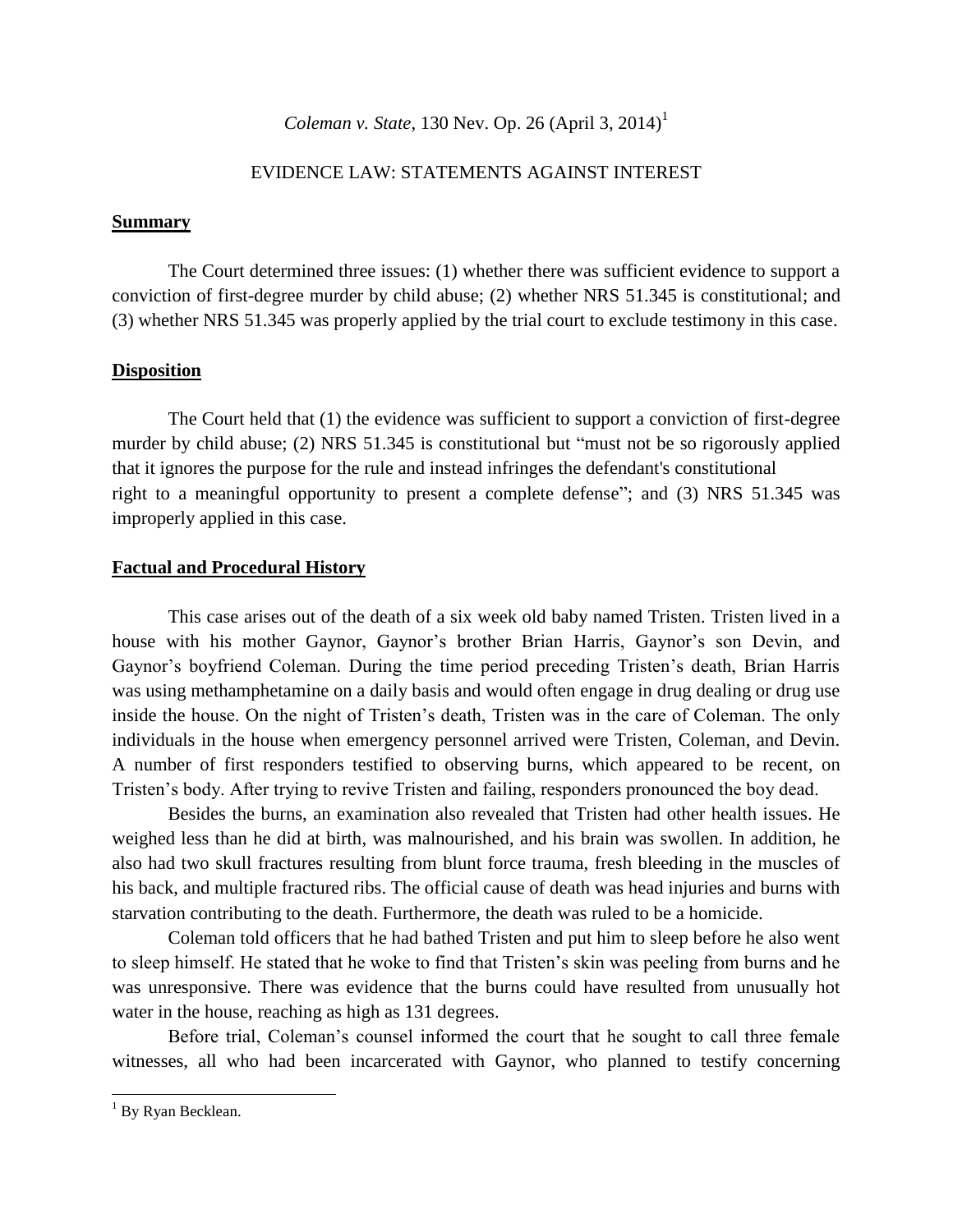statements made by Gaynor about burns that both she and Tristen suffered as a result of being splashed during the methamphetamine "cooking" process. However, the state objected to the statements on hearsay grounds and the court agreed. The court held an evidentiary hearing that found the statements were so lacking in any indicia of trustworthiness that they could not be admitted as statements against penal interest under NRS 51.345 as Coleman argued. Coleman's attorney later lodged a complaint on the record alleging potential due process issues with NRS 51.345. Coleman was convicted of first-degree murder by child abuse and sentenced to life with a possibility of parole after 20 years.

#### **Discussion**

#### *Sufficiency of the Evidence*

Coleman first argued that the evidence was insufficient to uphold a conviction for firstdegree murder by child abuse because the State failed to prove that he inflicted fatal injuries and that the death was not accidental. However, the Court held that, when viewing the evidence in the light most favorable to the prosecution, there was sufficient evidence for a rational trier of fact to have found the essential elements of the crime beyond a reasonable doubt. The Court specifically pointed to the evidence that Tristen had been abused since birth, had been alone with Coleman all weekend, might have been scalded by an abnormally hot bath given by Coleman, and that the cause of death was both burns and fractures consistent with blunt force.

#### *The Exclusion of Testimony from Three Defense Witnesses*

Coleman next argued that NRS 51.345 was unconstitutional. Furthermore, he argued that even if the statute was constitutional, reversal was warranted because the trial court abused its discretion in failing to admit the defense witnesses' testimony about Gaynor's statements.

#### *Constitutionality of NRS 51.345*

Coleman challenged NRS 51.345 as unconstitutional because he claimed it subjected certain exculpatory hearsay statements to a trustworthiness determination based on corroborating circumstances that did not apply similar inculpating statements offered by the state. Furthermore, Coleman also alleged that the statute arbitrarily allowed the district court to exclude defense evidence based upon a trustworthiness determination that should have been decided by a jury as opposed to a judge.

The Court reviewed the challenge to the constitutionality of statute de novo and explained that a statement against interest was an exception to the bar against hearsay, provided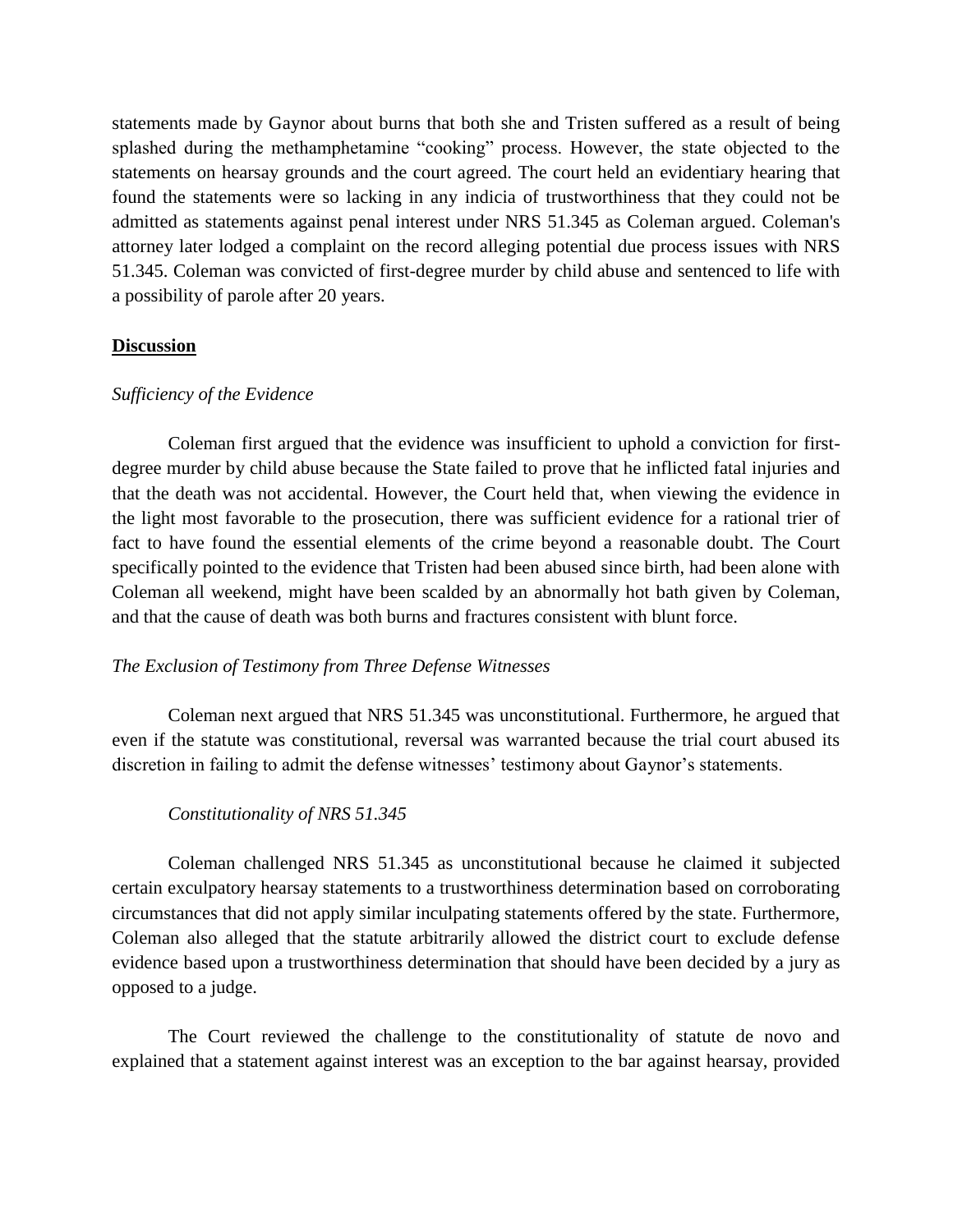that certain conditions were met<sup>2</sup>. The Court addressed the Supreme Court case of *Holmes v*. South Carolina<sup>3</sup>, in which the Supreme Court held unconstitutional "an evidence rule under which the defendant may not introduce proof of third-party guilt if the prosecution has introduced forensic evidence that, if believed, strongly supports a guilty verdict.<sup>34</sup> However, the Nevada Court noted that *Holmes* actually supported the constitutionality of NRS 51.345 by indicating that rules based on the credibility of the witnesses or the reliability of the evidence would be proper.

The Court also pointed to an Oklahoma case that stated that, in applying the evidentiary rule regarding statements against interest, a court must balance fabrication concerns with the constitutional right to have a meaningful opportunity to present a complete defense. The Court pointed out that Nevada's application of the statute was in line with this principle.<sup>5</sup> Specifically, the court stated: "Our caselaw does not apply NRS 51.345 so rigorously as to hold the defendant to a standard that is disproportionate to the statute's intended goal of providing reliability or unfairly burdens the defendant's constitutional rights." Therefore, the court held that the statute was not unconstitutional.

#### *Application of NRS 51.345 to this case*

The Court next addressed Coleman's contention that the lower court abused its discretion by excluding the three witnesses' testimony about Gaynor's statements.

#### *The statements*

The Court discussed the nature of the statements of two of the potential witnesses, which included statements by Gaynor that she had been burned while cooking methamphetamine with her brother, that she knew that it was her brother who had killed Tristen, and that Tristen had died as a result of burns.

l

 $2$  NRS 51.345(1) states that a statement against interest is excepted from the hearsay bar and is admissible, provided that the statement, at the time it is made:

<sup>(</sup>a) Was so far contrary to the pecuniary or proprietary interest of the declarant;

<sup>(</sup>b) So far tended to subject the declarant to civil or criminal liability;

<sup>(</sup>c) So far tended to render invalid a claim by the declarant against another; or

<sup>(</sup>d) So far tended to make the declarant an object of hatred, ridicule or social disapproval,

that a reasonable person in the position of the declarant would not have made the statement unless the declarant believed it to be true.

 $3\,$  574 U.S. 319 (2006).

<sup>4</sup> *Id.* at 321.

 $5$  Walker v. State, 116 Nev. 670, 676, 6 P.3d 477, 480 (2000) explains that, the statutory test for determining the admissibility of statements against penal interest under NRS 51.345 is whether the totality of the circumstances indicates the trustworthiness of the statement or corroborates the notion that the statement was not fabricated to exculpate the defendant."